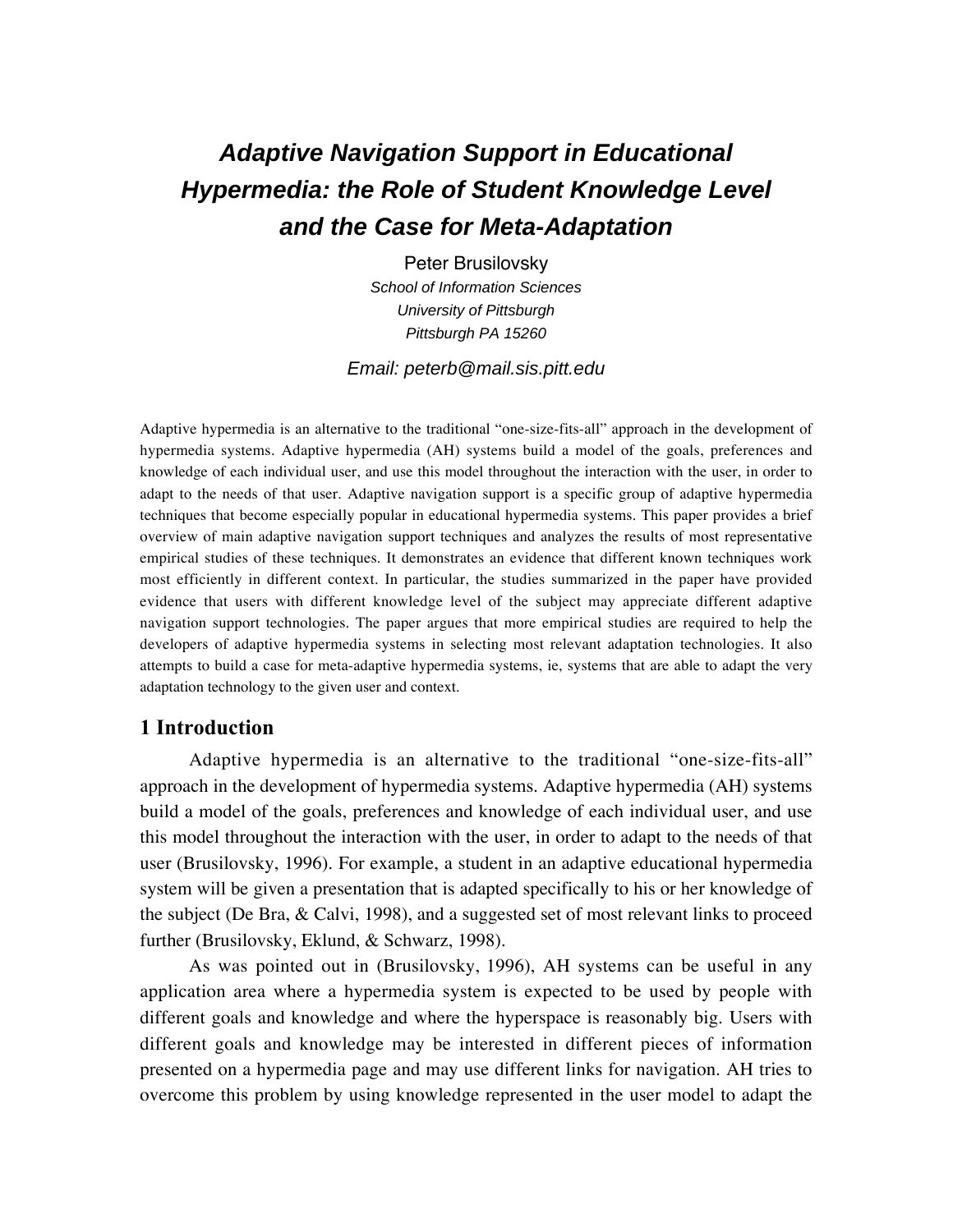information and links being presented to the given user. Adaptation can also assist the user in a navigational sense, which is particularly relevant for a large hyperspace. Knowing user goals and knowledge, AH systems can support users in their navigation by limiting browsing space, suggesting most relevant links to follow, or providing adaptive comments to visible links. It is quite naturally that educational hypermedia was one of the first application areas for AH. In educational context, users with learning goals and knowledge on the subjects require essentially different treatment. It is also in educational hypermedia where the problem of "being lost in hyperspace" is especially critical. A number of pioneer adaptive educational hypermedia systems were developed between 1990 and 1996.

# **2 Empirical Studies of Adaptive Navigation Support in Educational Hypermedia**

#### *2.1 Adaptive Navigation Support*

There are a number of different methods and techniques that are used in adaptive educational hypermedia (Brusilovsky, 1996). Among others, a group of techniques known as adaptive navigation support become especially popular in adaptive educational hypermedia. The idea of adaptive navigation support techniques is to help users to find their paths in hyperspace by adapting link presentation to the goals, knowledge, and other characteristics of an individual user. Adaptive navigation support can guide the students both directly and indirectly and can work with much larger amounts of learning material using much simpler student models. In a WWW context where hypermedia is a basic organizational paradigm, adaptive navigation support can be used naturally and efficiently. There are several known ways to adapt the links. The most popular technologies are *direct guidance*, *sorting*, *hiding*, *annotation*, and *generation* (Brusilovsky, 2001).

In the Web-based education context, direct guidance and adaptive annotation was pioneered in ELM-ART (Brusilovsky, Schwarz & Weber, 1996; Weber & Brusilovsky, 2001) and since then applied in descendants of ELM-ART such as InterBook (Brusilovsky, Eklund & Schwarz, 1998) and numerous other systems. Figure 1 shows direct guidance and adaptive annotation in InterBook (Brusilovsky & Pesin, 1998). Adaptive hiding and disabling was pioneered in 2L670 (De Bra, 1996). Adaptive link generation is the newest technology that became very popular on the Web in the context of e-commerce. The most popular kind of link generation - dynamic recommendation of relevant links - was originally explored by InterBook and Hy-SOM (Kayama & Okamoto, 1999). ELM-ART pioneered another kind of link generation: generating links for similarity-based navigation. An example of link generation for similarity-based navigation in Knowledge Sea system (Brusilovsky & Rizzo, 2002) is shown on Figure 2.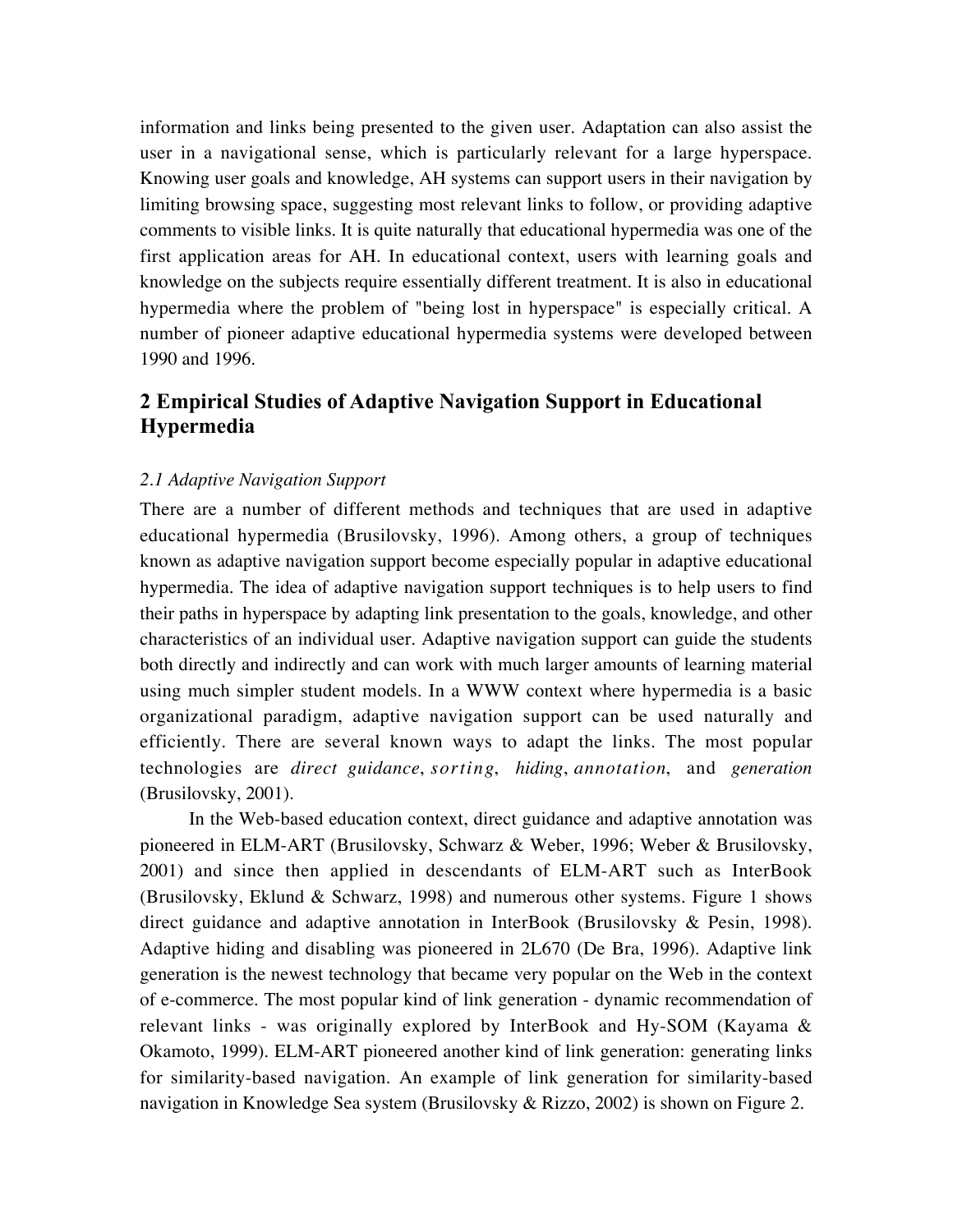| Netscape: ACT-R Lesson Units                                                                                                                                                                                                                                                                                                                                                                                                                                                                                                                                                                                                                                                                                                                                                                                                                                                                                          | 回目                                                                                                                                    |
|-----------------------------------------------------------------------------------------------------------------------------------------------------------------------------------------------------------------------------------------------------------------------------------------------------------------------------------------------------------------------------------------------------------------------------------------------------------------------------------------------------------------------------------------------------------------------------------------------------------------------------------------------------------------------------------------------------------------------------------------------------------------------------------------------------------------------------------------------------------------------------------------------------------------------|---------------------------------------------------------------------------------------------------------------------------------------|
| トラシシングト シシス<br><b>ACT-R Lesson Units</b><br>Unit 1: Understanding Production Systems<br><sup>•</sup> Section 1.1: The ACT-R Production System<br>$\bullet$ 1.1.1 Declarative Units in ACT-R<br><b>•1.1.2 Production Rules in ACT-R</b><br>● 1.1.3 Production Rule Format<br>●1.1.4 ACT-R's Condition Form<br>●1.1.5 ACT-R's Action Side                                                                                                                                                                                                                                                                                                                                                                                                                                                                                                                                                                               | Content<br>Glossaru<br>Help<br>Search<br>Interface                                                                                    |
| <b>Back</b><br>Teach this Page<br>1.1.2 Production Rules in ACT-R<br>A production rule is a statement of a particular contingency that controls behavior. Examples might be<br>IF the goal is to classify a person<br>and he is unmarried<br>THEN classify him as a bachelor<br>IF the goal is to add two digits d1 and d2 in a column<br>and $d1+ d2 = d3$<br>THEN set as a subgoal to write d3 in the column<br>The condition of a production rule (the IF part) consists of a specification of a goal and a number of chunks<br>while the action of a production rule (the THEN part) basically involves the creation or modifications of<br>some chunks. The above is an informal English specification of production rules. You will learn the syntax<br>for their precise specification within the ACT-R system.<br>A production rule specifies an [<br>to be taken when a [<br>is met.<br>Continue<br>Teach me | Background:<br>procedural<br>knowledge<br>Outcome:<br>action<br>condition<br>procedural<br>memory<br>production<br>production<br>rule |
| ਛੇ                                                                                                                                                                                                                                                                                                                                                                                                                                                                                                                                                                                                                                                                                                                                                                                                                                                                                                                    |                                                                                                                                       |

*Figure 1: Adaptive navigation support in InterBook. Adaptive annotation is provided in the form of colored bullets; adaptive guidance is accessible through "Teach Me" and "Teach this Page" buttons.*

## *2.2 Early Studies of Adaptive Navigation Support*

Early empirical studies of adaptive navigation support techniques were focused on the need to confirm the benefits of adaptation. These studies featured a "with or without" approach and focused on the use of audit trails to provide information about the effectiveness of link annotation in terms of improving browsing or learning efficiency. In the first published study, de La Passardiere & Dufresne (1992) conducted experiments with MANUEL EXCEL focussing on the value of history-based mechanisms such as a three-stage footprint (unseen, partially seen and completed) and the use of adaptive advice. Their work pointed to the value of an adaptive history-based mechanism as a means of navigation support.

In a year after that Kaplan et al. (1993) have reported another evidence in favor of adaptive navigation support. They performed two pilot studies with their system HYPERFLEX. In the first study they examined the usefulness of goal-directed search in the hypertext and demonstrated that goal-based adaptive sorting seriously decrease search time and the number of searched topics, while the correctness of answers even increased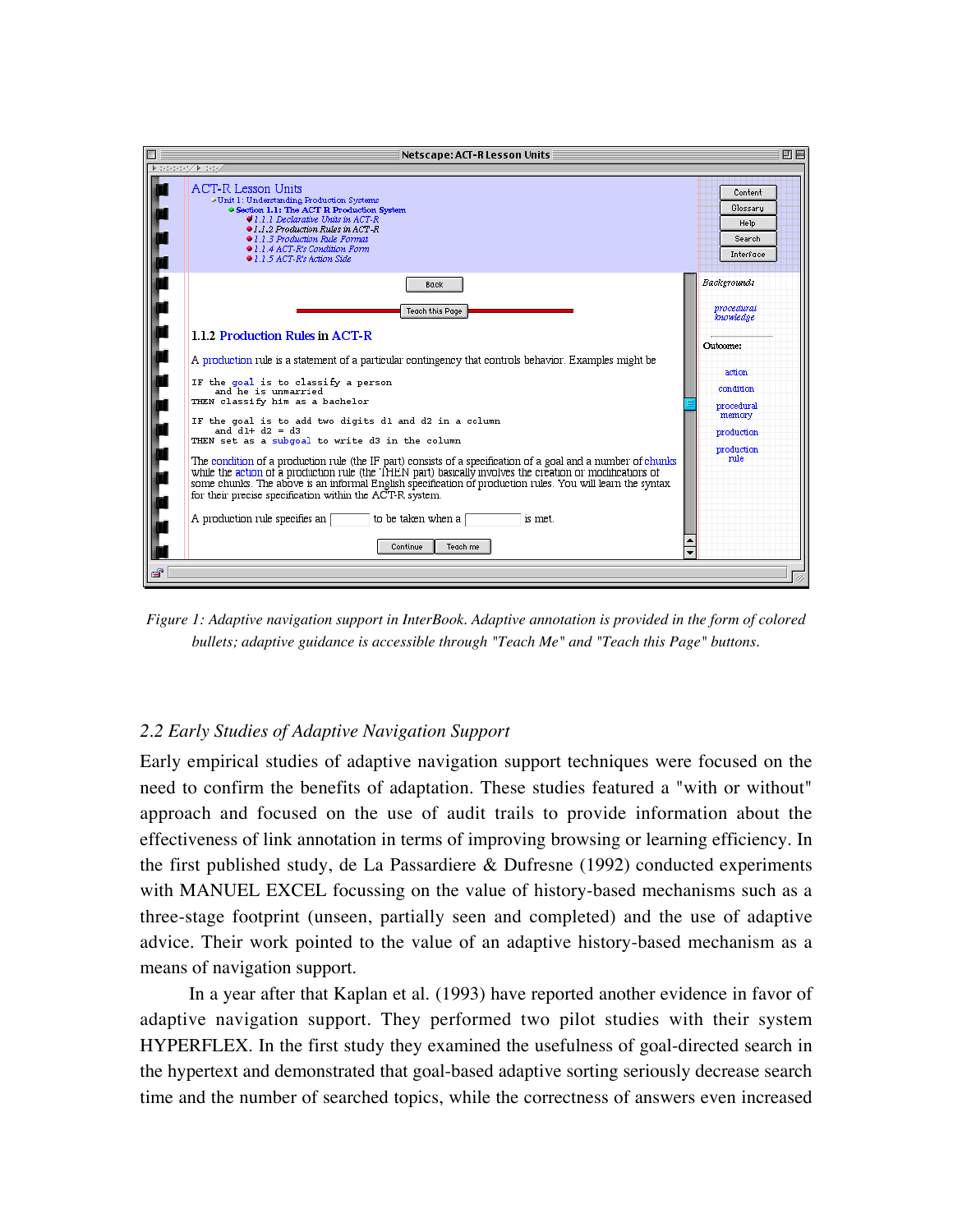slightly. In the second study they have compared the efficiency of two specific ways of adaptation in HYPERFLEX - interest-based and goal-based. Three versions of HYPERFLEX were used in experiment: the version with interest-based adaptation only, the version with goal-based adaptation only, and a fully functional system with both kinds of adaptation. The authors concluded that both methods of adaptation are efficacious, because the users of the fully functional system showed better performance then either of the two other groups. While the authors were not able to report about the significance of the results, they show that sorting-based adaptive navigation support can improve user performance in information search tasks.

A comprehensive study of hiding and annotation has been performed by Brusilovsky and Pesin (1998). The study compared student learning performance with three versions of ISIS-Tutor system: a non-adaptive version, a version with adaptive annotation, and a version with both adaptive annotation and hiding. Twenty-six computer science freshmen took part in the experiment. To complete the course, each user had to accomplish the same learning goal: to learn ten concepts and to solve ten problems. The subjects were divided randomly into three groups that used three versions of the system. The results of the study have demonstrated several benefits of adaptive navigation support in reducing the navigation efforts to achieve the education goal. In particular, the overall number of navigation steps and the number of task repetitions (ie, trials to solve previously visited task) were significantly smaller for both versions with adaptive navigation support. The average time to achieve the goal has been also reduced dramatically in both adaptive versions, however this difference was not significant due to the large individual variance.

#### *2.3 The InterBook Study: The First Challenge*

The results of both HYPERFLEX and ISIS-Tutor studies of adaptive navigation support were very encouraging a coherent. The results have demonstrated that three different adaptive navigation support techniques - sorting, hiding and annotation - are efficient adaptation techniques. These techniques can improve user performance in hypermedia by significantly reducing navigation difficulty. With these kinds of adaptive navigation support, the user can achieve the same result generally faster and with using a significantly smaller number of navigation steps. Adaptive annotation and hiding in an educational context can reduce user's floundering in the hyperspace and make learning with hypermedia more goal-oriented.

With this encouraging results in hands, we have attempted a similar study to evaluate another implementation of adaptive navigation support by link annotation used in InterBook system (Brusilovsky et al., 1998). The study was originally reported in (Brusilovsky & Eklund, 1998). Here we consider some of the results of this study from a different prospect, in the context of our current understanding.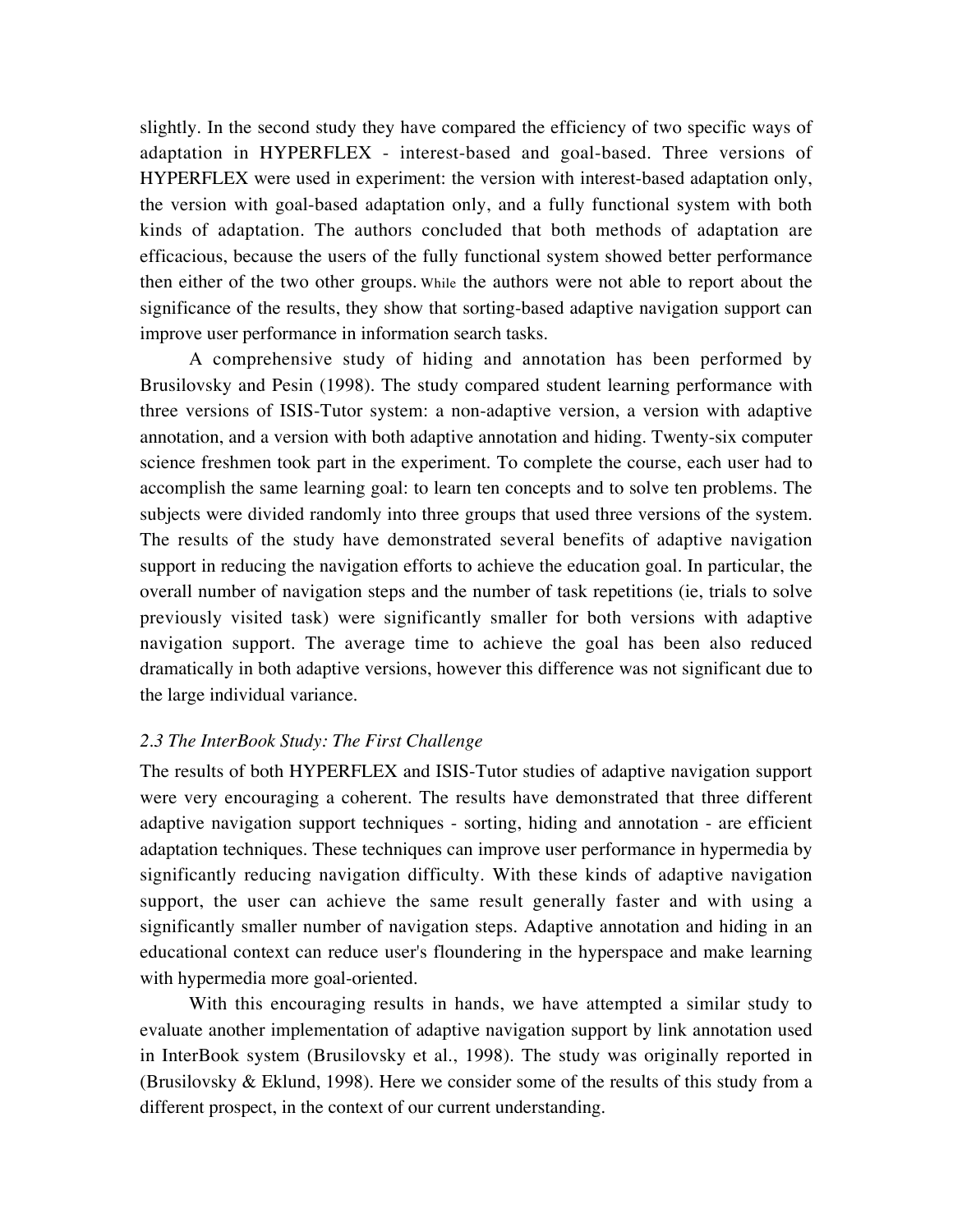The study involved 25 undergraduate teacher education students in an educational computing elective at the University of Technology, Sydney. The students were exposed to two chapters of a textbook about *ClarisWorks* databases and spreadsheets, and used the *InterBook* system both *with* and *without* adaptive link annotation (the version without adaptive annotation had no checkmarks and all bullets were green regardless of the link status). The goal of this experiment was to assess what impact, if any, user model-based link annotation would have on students' learning and on their paths through the learning space.

The experiment took place over a four-week period. In the first two-hour session, students were introduced to *InterBook* and its features were explained to them. They used the system for an hour, and answered a questionnaire about its features. This questionnaire showed that almost all students were familiar with what each of the buttons and annotations meant. They were then free to use the system at any time during the following week. In the second session, students were randomly divided into two groups of equal size, one group receiving link annotation, while the other group did not. They were allowed access to the chapter of the textbook on databases, which had been authored into InterBook, and they completed a questionnaire. Students had access to the database chapter for the following week. In the third session, students took a multiplechoice test on the database section of the textbook. InterBook navigation logs were analyzed along with the test results and the questionnaire responses.

It was a real surprise for our research group to discover that there *no significant results* between the two groups in regards of student final knowledge of the subject. A two-sample T-test showed that there was no significant difference at the 0.05 level in the test means for those with ANS and those without ANS. While students seem to understand and like adaptive navigation support (ANS) features, it didn't influence their performance on tests. It didn't took us long to find the explanation of this result. The analysis of student navigation traces have shown clearly that about 80% of student navigation steps were made either with Continue and Back buttons (that were tools for sequential navigation in InterBook) or with hot words in text. Neither these two buttons, nor the hot words were annotated in the experimental version of *InterBook*. The students essentially were not using the adaptive annotation of non-sequential links. It is hardly surprising that ANS has provided no significant difference. While some more detailed analysis has demonstrated a number of benefits of adaptive annotations (especially for those students who were using it), the overall results of the experiment were clear: adaptive annotation is not a silver bullet and may not work in some contexts.

We should admit that at that time, blindfolded by the success of earlier experiments, we made a wrong conclusion. Instead of thinking what could be wrong with the adaptive annotation, we decided to blame the experiment design - ie, missing annotations of "next" and "previous" buttons - and to repeat the experiment with some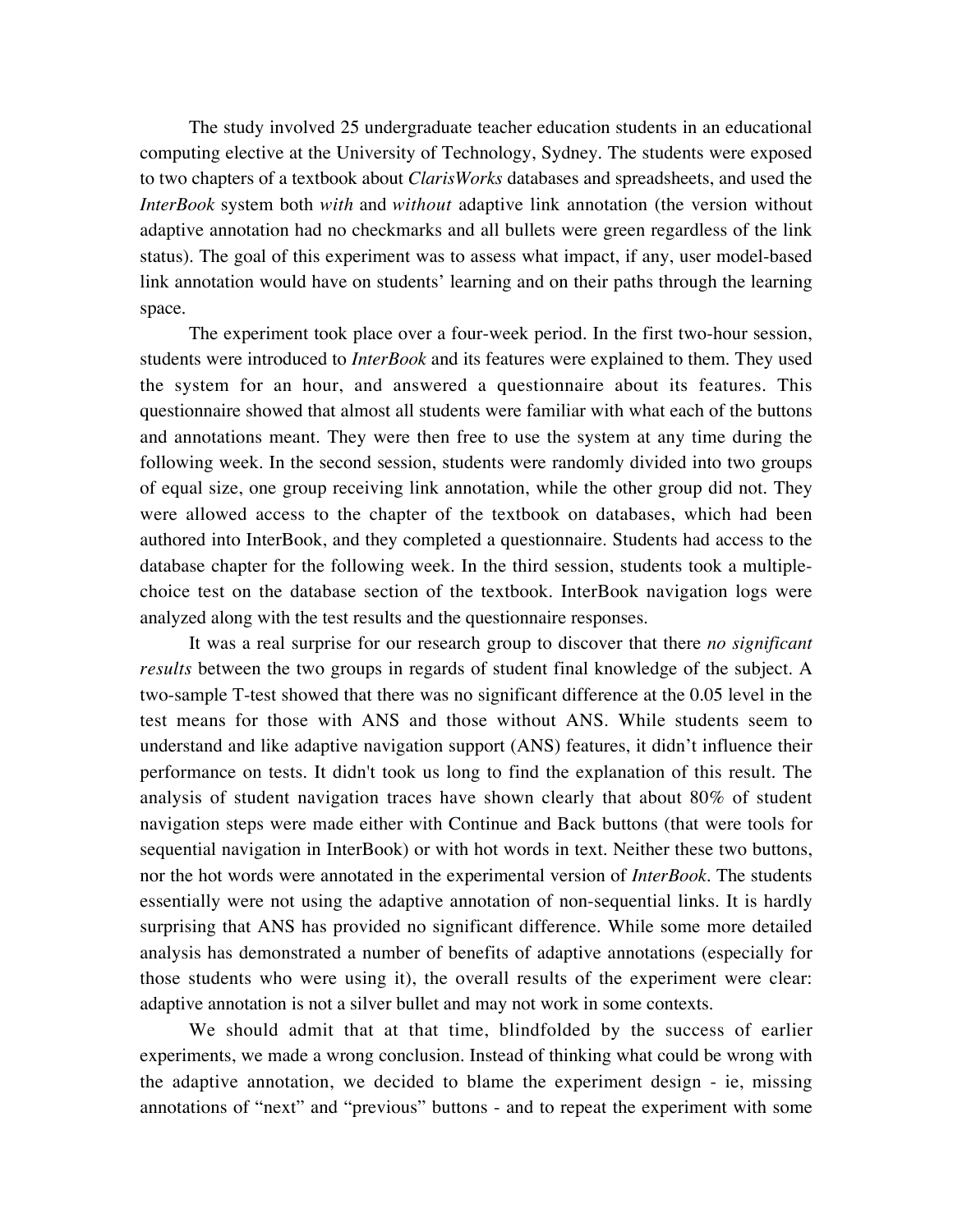small modifications (such as having all links properly annotated). Needless to say that our new experiment with a similar group of subjects hasn't brought any significant results either (Eklund & Sinclair, 2000). Despite of all links now being annotated, the dominated majority of students still preferred sequential navigation and got no benefits from multiple adaptively annotated links offered by InterBook at each page of the course.

#### *2.4 The Role of Student Knowledge Level*

Our current interpretation of the results of our InterBook study is different. We think that adaptive annotation was simply an improper adaptation technology for the category of students who took part in both InterBook experiments. Indeed, teacher education students in their majority had neither knowledge of ClarisWorks database, nor any experience that could be relevant to this subject. It is known from the educational hypertext research that this kind of "total novice" hypertext users tend to follow a sequential way of navigation, and ignore links that can get them out of the linear path. In this context, adaptive link annotation that helps the students to choose the most relevant non-sequential links has little chances to be useful. In fact, the results of the InterBook experiment can be considered as a good success since the experiment has shown also that the students who received adaptive annotation were much more eager to explore non-sequential links and that adaptive annotation benefited those who did use it. In contrast, the subjects of the ISIS-Tutor experiment were computer science students with some good background knowledge and a solid experience of work with similar systems. These students were eagerly using provided non-sequential links and benefited a lot from adaptive annotation.

Thus, the two studies together demonstrate clearly that adaptive annotation is not a silver bullet, as we tend to think originally. It can be helpful for some categories of users and relatively useless for others. A few other empirical studies performed by our colleagues from the original ELM-ART team provides some further evidence that student knowledge of the subject as well as their hypertext experience is a critical parameter that determines success of popular adaptive navigation support techniques.

The first of the studies performed with ELM-ART system was reported in (Weber & Specht, 1997). The study attempted to evaluate the role of two kinds of adaptive navigation support - adaptive annotation and adaptive direct guidance - in helping the users to work with ELM-ART system. The critical parameter was the user knowledge of the subject (LISP and programming) as evaluated by a self-assessment pre-test. All users were simply visitors of ELM-ART Web system. Since nobody forced the users to work with the system, it was assumed that the longer a user stays with the system, the more supportive was the used version of the system for him or her.

All visitors were randomly assigned to one of the four different treatments. The first pair of treatments contrasted the adaptive annotation of links with usual annotation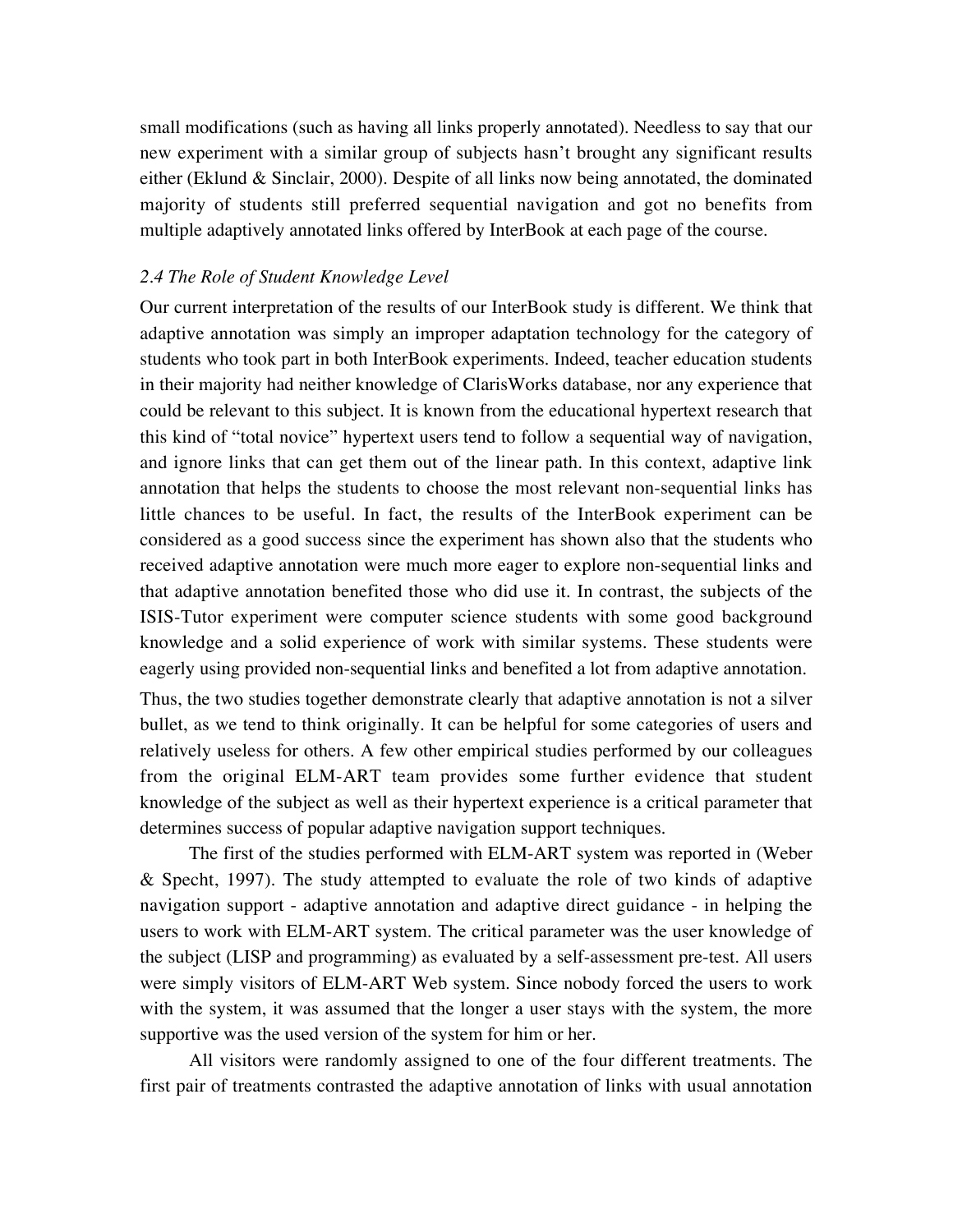performed by WWW browsers that annotate links that have already been visited and cached. The second pair of treatments contrasted adaptive direct guidance with "next" button with a version without this button. The results of this study showed that subjects who had no previous experience with any programming language stayed longer with ELM-ART when they were guided by the system using a NEXT button. In turn, most subjects who were already familiar with at least one other programming language (and also were familiar with Web browsers) were not affected by adaptive guidance and stayed with the learning system longer when links were annotated adaptively.

Similar results on the connection between starting level of knowledge and relevant adaptation techniques were presented in (Specht & Kobsa, 1999). This paper (that was also a result of re-processing and earlier study) has compared the value of adaptive annotation and adaptive hiding. It has found an interaction effects of the post-hoc variable "previous knowledge of learners" and the adaptive treatments. The interaction effects have an impact on learners' scores in knowledge tests, the time learners needed to browse adaptive hypertexts, the number of their page requests, and the type of information requested by them. More specifically, the paper provided a good evidence that learners with higher previous knowledge seem to prefer non-restricting adaptive methods, wile learners with low previous knowledge can profit from the guidance of more restrictive adaptive methods.

#### *2.5 The Knowledge Sea Study*

While the objective role of various navigation support techniques (time spent, resulting level of knowledge, eagerness to work with the system) were explored extensively, we have not found any studies that evaluate the user subjective opinion about these techniques. In our recent study of goal-based guidance and link generation in the Knowledge Sea system (Brusilovsky & Rizzo, 2002) we have asked students to rate different aspects of the system and attempted to compare these ratings for the students with different levels of knowledge of the subject. Knowledge Sea applies a neural network-based mechanism to process a large number of pages from different Web-based tutorials along with a set of closed corpus documents (such as lecture notes) and group then by similarity. As a result, a user with a specific educational goal - such as to do readings associated with a particular lecture - can use an automatically generated list of relevant links to explore (Figure 2).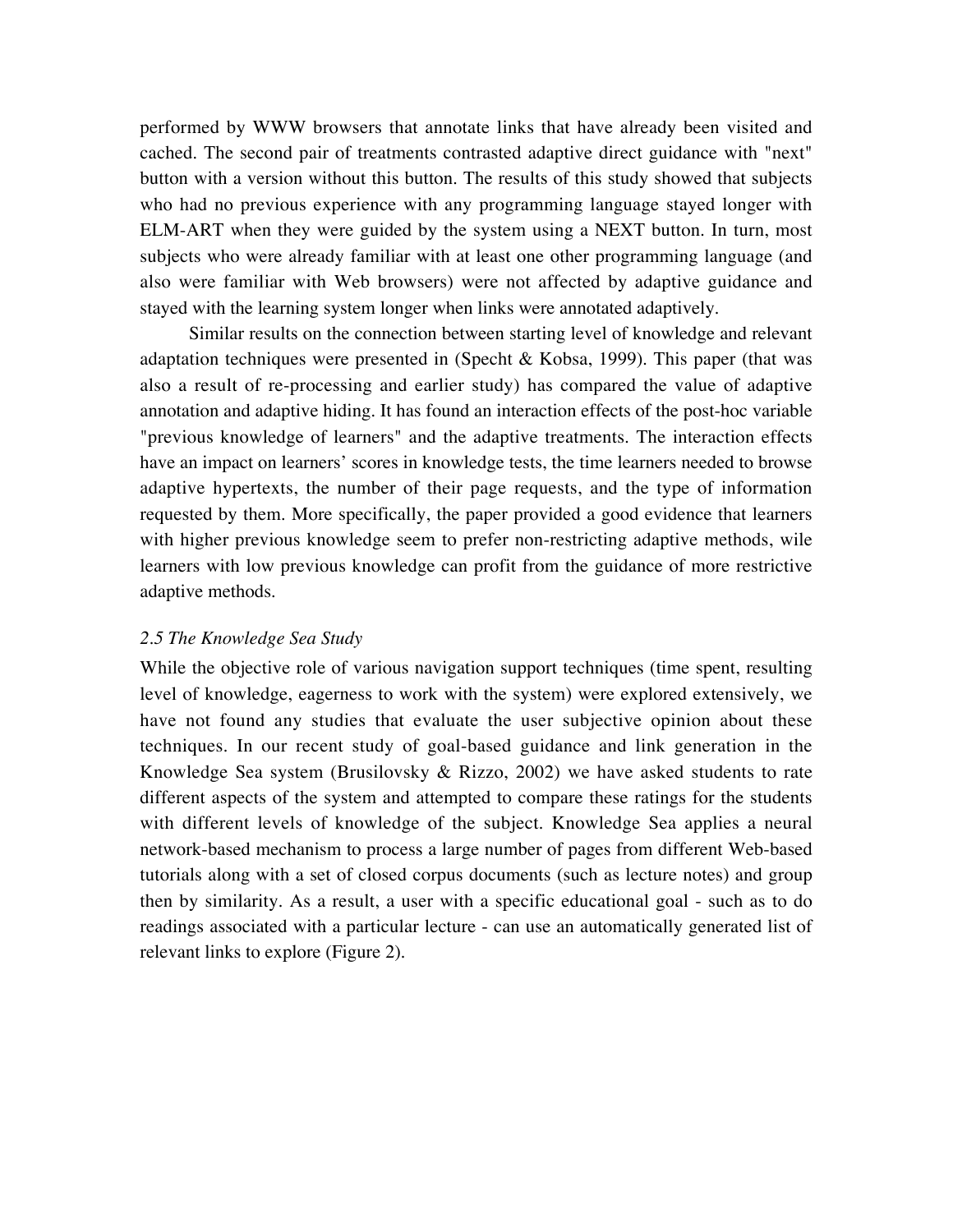

*Figure 2: Link generation and similarity-based navigation in Knowledge Sea system.*

The subjects in our Knowledge Sea study were students of an undergraduate course on Programming and Data Structures at the University of Pittsburgh. The study was formally announced to the students about 2 week before the final exam. Knowledge Sea was introduced to the students 2 week before the final exam as a tool that can help to find additional material on the topics involved into the final exam and thus achieve a better level of understanding. The system was available to all 39 students of the class. Right before the final exam, the students who used the tool for at least 20-30 minutes were asked to fill in a on-line questionnaire to collect their opinion about different aspects of the system. Twenty-one students choose to participate.

Of 13 total questions presented in the questionnaire, 10 are relevant to the focus of this paper. The questions were designed in a Likert 4-point style where answer 1 always corresponded to a very positive opinion, answer 2 to a positive, answer 3 to neutral or light negative, and answer 4 to negative. (ie, positive answers are labeled with lower numbers). The questions were grouped in 5 classes. The questions A and B are aimed at understanding the general judgment (overall feeling) about the system. Question C regards the judgment about the idea of an information map as a tool that collects external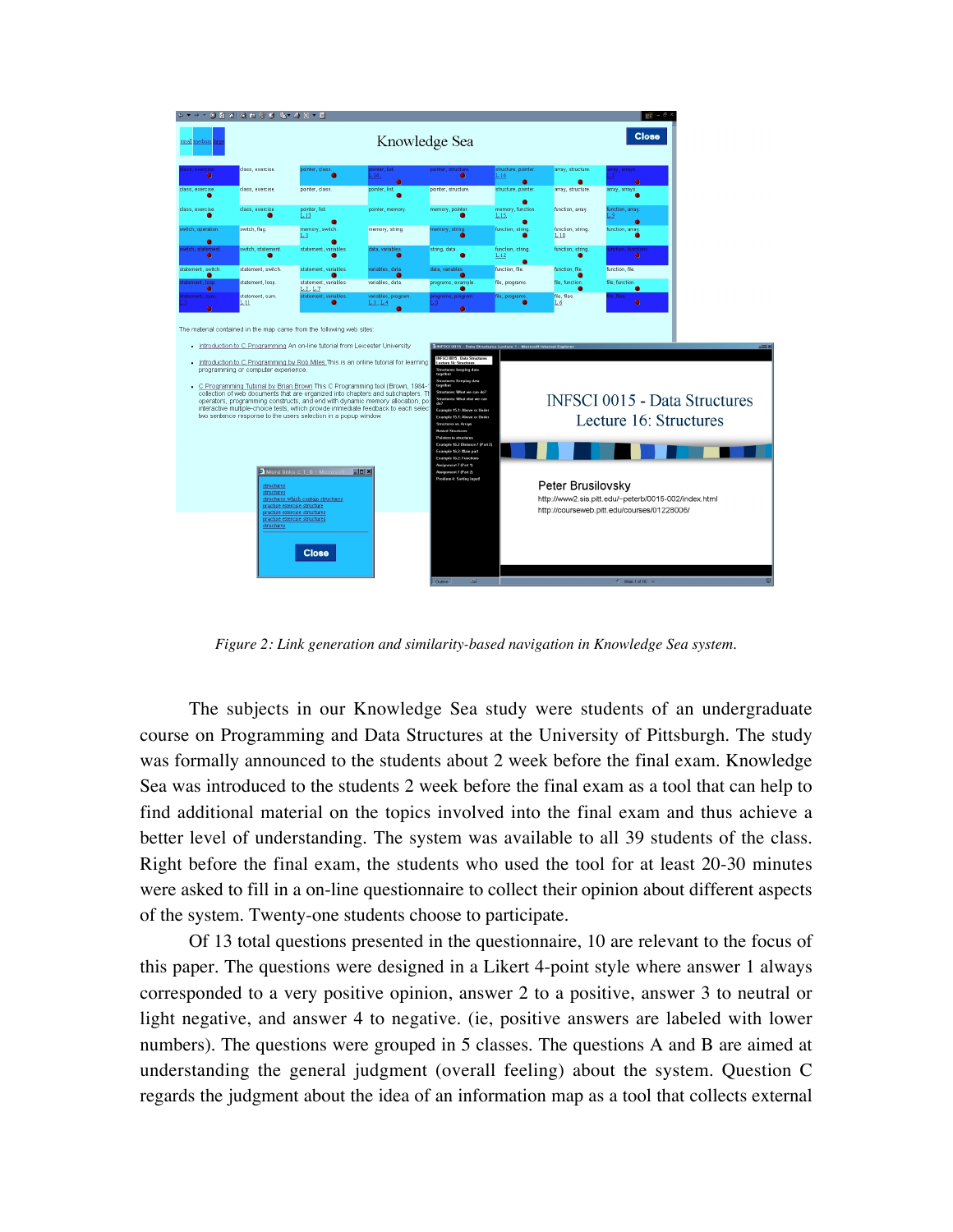resources and lesson handouts. The questions D and E are related to the interface of the system. Question F is related to the quality of the open corpus tutorial pages used to build the system. The effectiveness of the clustering and information organization is assessed using the questions G, H, I.

To explore the correlation between the student's knowledge of the subject and their opinion about Knowledge Sea, we have decided to consider student's final course grade as a measure of their knowledge of the subject. We have divided the students into three groups – A-level students (that includes  $A+$ ,  $A$ , and  $A-$ ), B-level students ( $B+$ ,  $B$ , and B-) and C-D level students. To start with, just from the pattern of student participation we can notice clear that the better is the grade, the more excited were the students about the system. 8 of 11 A-level students, 10 of 17 B-level students and only 3 of 11 students with lower grades choose to take the questionnaire. The same trend is reflected by the profile of student answers. (Figure 5). For all questions the average opinion of the A-level students was quite more positive than the opinion of B-level students. It is also almost always more positive than the opinion of C-level students, but we have decided to exclude the C-D group from consideration since this group includes only 3 students. Note that the student positive opinion was not influenced by their grade. The study was completed before the students took the final exam. Our hypothesis is that the system was simply more helpful for the students with better knowledge of the subject.

Overall, 62% to 95% of all students (depending on the question) evaluated different features of the system positively or very positively. Yet, the students with good knowledge of the subject were happier about all the system aspects. A large difference between A-level and B-level student satisfaction in the system's interface hints us that it is the interface of the system that created most problems to the students with weaker knowledge of the subject. Indeed, a careful analysis of the student free form comments hints has indicated that the students with the lower grades were often confused by the large number of links generated and organized by the system and have troubles in selecting the most relevant link to follow. This is quite consistent with the experiments summarized above as well as with some other studies of educational hypermedia. Once more, we are receiving evidence that offering a relatively large number of navigation opportunities, even organized and annotated adaptively, for the students with lower knowledge is not a wise idea though it works well in the same context for the student with a higher level of knowledge.

One interesting fact to notice is that there is one question where the opinion of the students with different grades is about the same. This is the question B that asked the students to isolate a bit from their personal feelings and answer how relevant will be the system for the class as a whole. As we see, the students were quite consistent in thinking "for the whole class". The feedback of B-level students (and C-D-level students too, while it is not shown) was a bit more positive than their feedback on similar questions A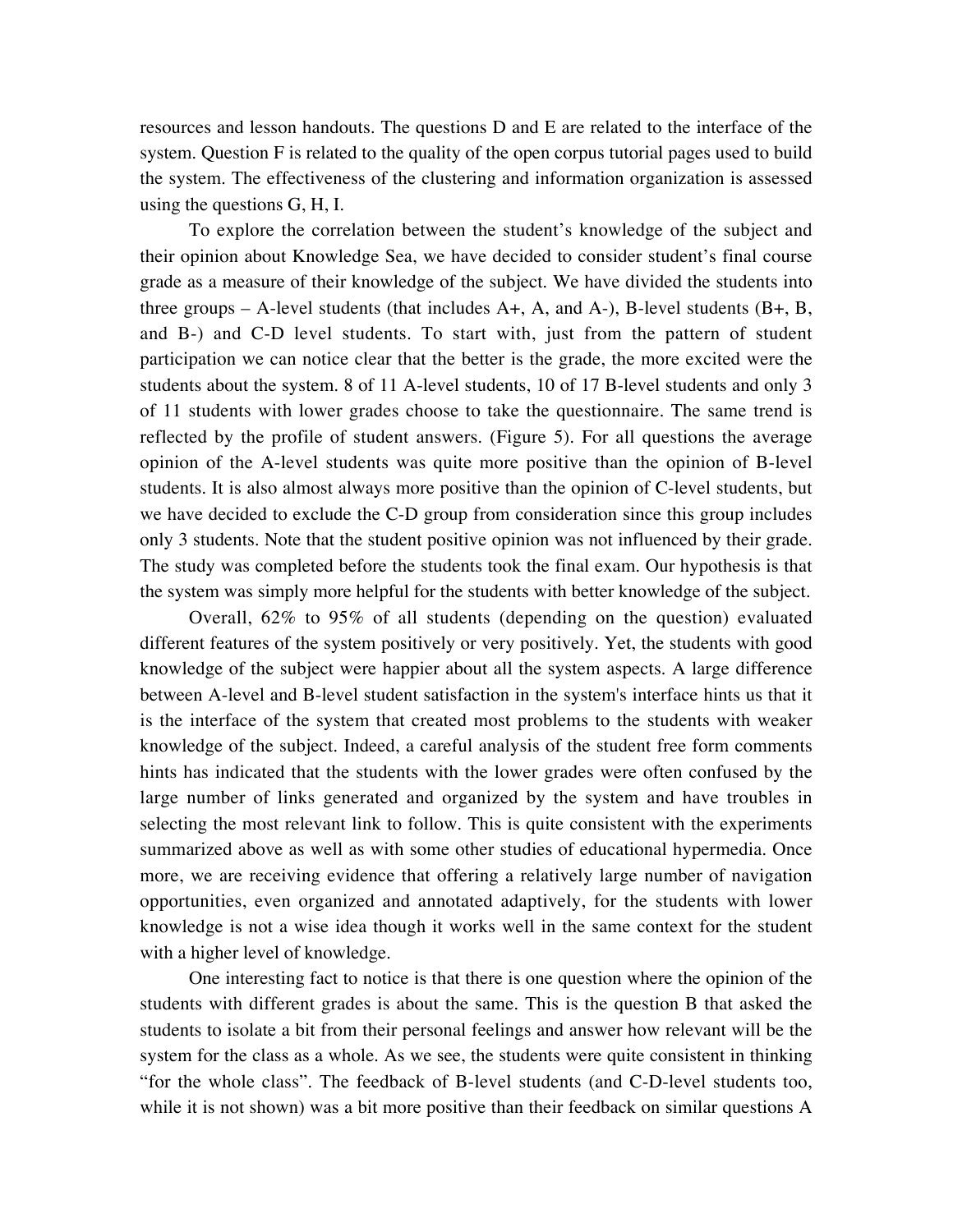and C and, vice versa, the opinion of A-level students was a bit less positive. It was looking like students themselves were able to understand that the system was really more suitable for the students with better knowledge of the subject.



*Figure 3: Student rating of the Knowledge Sea aspects split by student knowledge of the subject as evaluated by the final course grade.*

# **3. Discussion: The Need for Meta Adaptation**

The results of several empirical studies of adaptive navigation support techniques calls adaptive hypermedia researchers to reconsider the traditional perception of this popular approach to adaptation. The positive results of early studies generated unrealistically high expectations of adaptive navigation support. Even nowadays, many researchers consider adaptive navigation support techniques reviewed at the beginning of this paper as a kind of silver bullet. Once a known adaptive navigation support technique is implemented in a system, it will magically work benefiting to all users working with it

At the same, the researchers who are carefully evaluating their systems have already several opportunities to learn that each of known adaptive navigation support technology has some applicability limits. Depending on the context, an adaptive navigation support technology may or may now work properly. Moreover, different known techniques may work most efficiently in different context.

This paper has attempted to review known adaptive navigation support techniques and examine their behavior along one dimension of possible differences between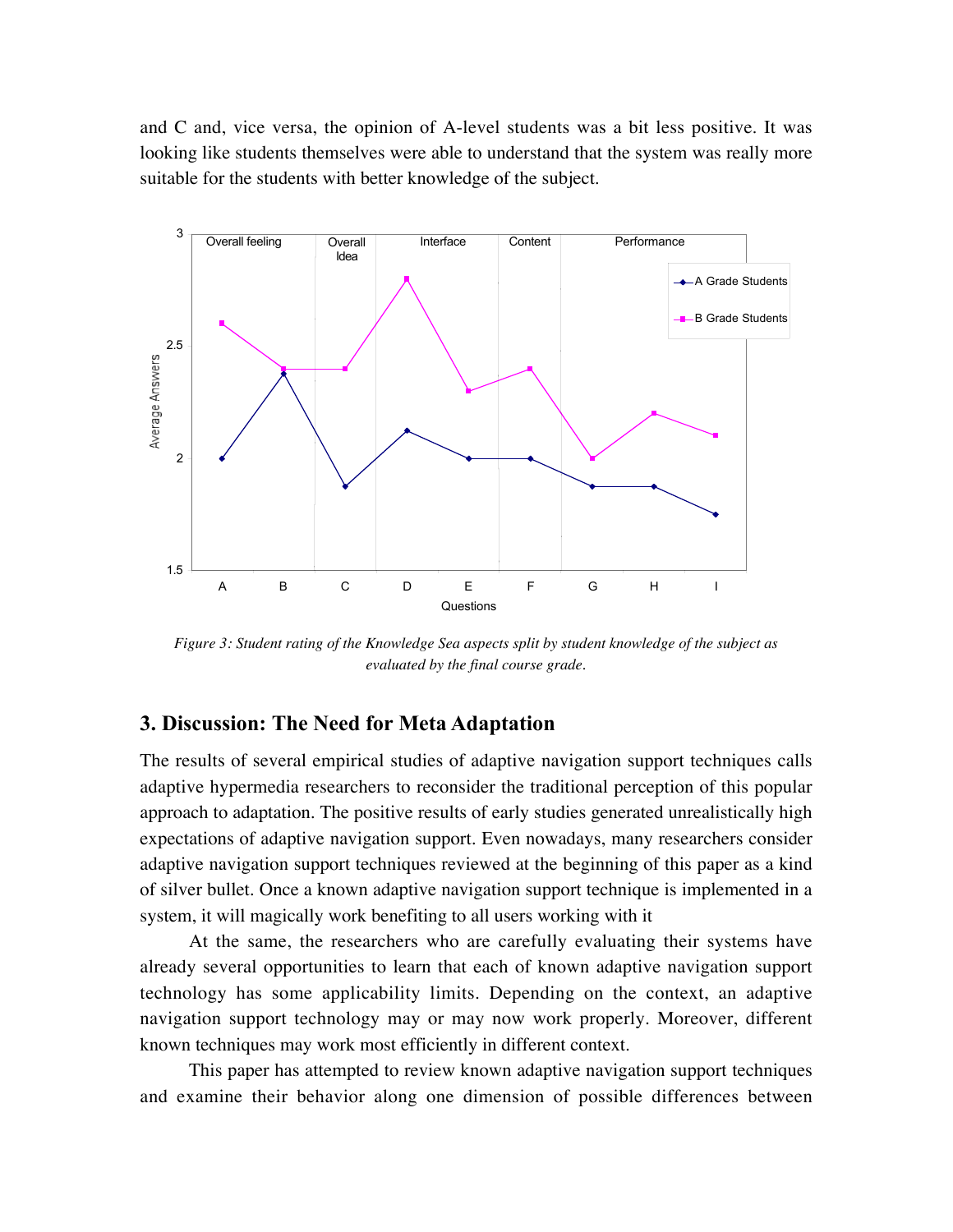application context: the level of user knowledge of the subject. The studies that we have summarized in the paper have provided very good evidence that users with different knowledge level of the subject may appreciate different adaptive navigation support technologies. It seems that for users with little or no knowledge of the subject, most relevant are restrictive technologies such as direct guidance or hiding that guide them by adaptively limiting their navigation choice. In contrast, most relevant technologies for the users with some reasonable knowledge level of the subject are "rich" linking technologies such as adaptive annotation and multiple link generation.

This paper calls for two clear conclusions. First, we should conclude that researchers and practitioners in the field of adaptive hypermedia should be more careful with selecting adaptive navigation support technologies for their target systems. Instead of using an ad-hoc approach selecting the technology that looks nicer or that is easier to implement, they have to examine existing empirical evidence and make the selection appropriate for the context. Second, it should be observed that more careful studies of known technologies in different are required on the way to making adaptive navigation support an everyday tool. The existing studies just can't provide sufficient guidance in selecting the proper techniques. In brief: we have too many developed techniques and too few studies.

Both these two conclusions are rather obvious and may not worth writing a separate paper. There is, however, the third conclusion that was one of the main motivations behind this paper: the need for meta-adaptation. Until now, the focus of research in adaptive hypermedia was selecting or developing an adaptation technology. The technology then is expected to take care about adapting to an individual user. What we are learning now is that the very selection of the adaptation technology should be adaptive to the class of users at hand. The natural step forward is to develop metaadaptive hypermedia systems. A meta-adaptive system should have a number of different adaptation technologies at its disposal. It should also be aware about the limits of applicability of every technology and be able to adaptively select the very adaptation technology that fits best the given user and the given context. It is also natural to expect that meta-adaptive systems will be able to constantly extend their own knowledge about the applicability of different technologies by observing the success of these technologies in different context and learning from these observations.

The emergence of meta-adaptive systems seems to be a natural process of evolution of adaptive systems. A similar process can be observed in the neighboring area of intelligent tutoring systems. While classic works in this field were focusing on developing and evaluating different teaching strategies, following research has shown that different strategies work best in different context. More lately work on teaching strategies was focused on meta-adaptation, ie, on formally representing different teaching strategies and developing a mechanism (Van Marcke & Vedelaar, 1995). Most recent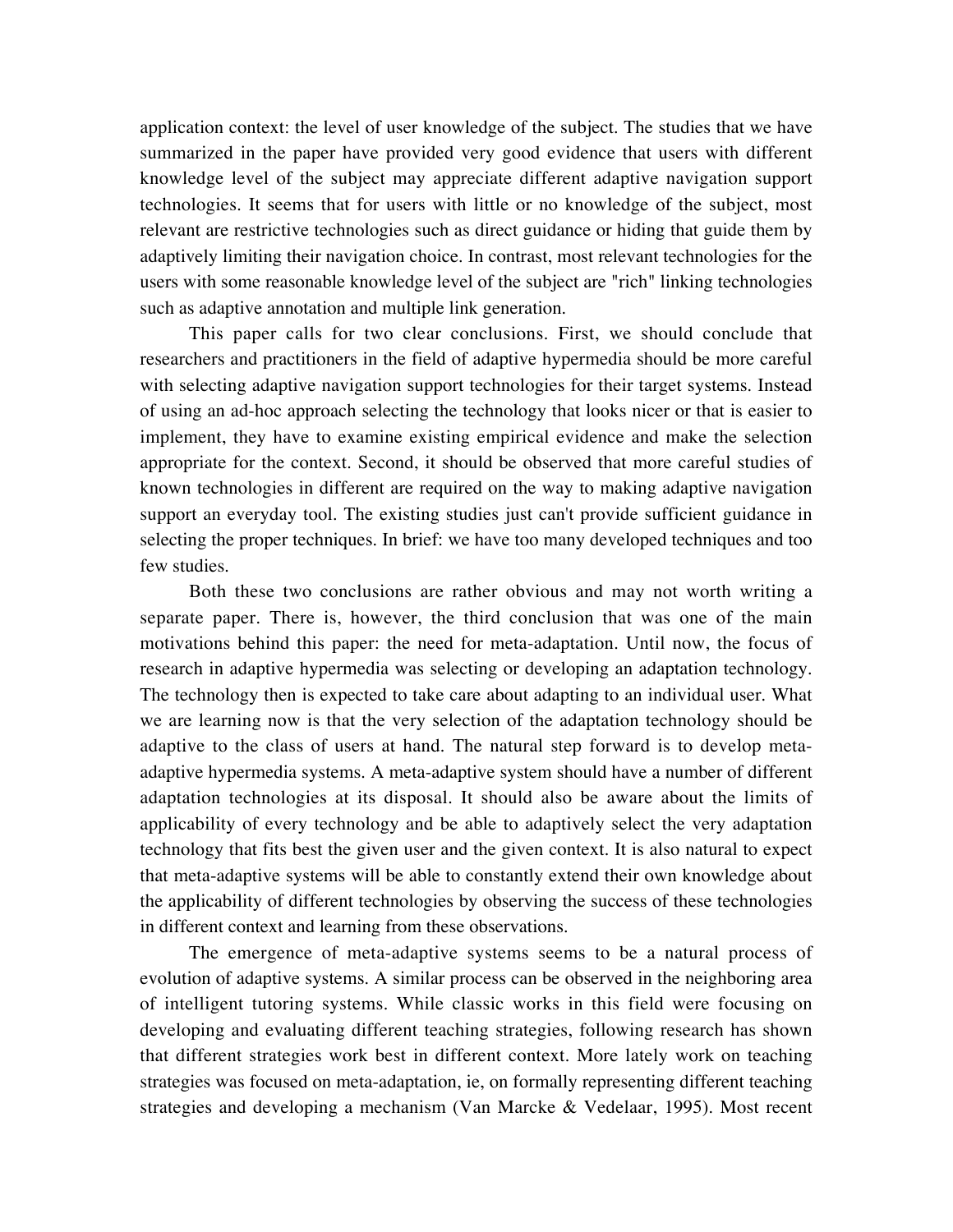stream of work is related with recording data about the effectiveness of different teaching strategies and learning from these data.

The author hopes that this paper provides both good food for though for the users and developers of adaptive navigation support technologies ands a good case for developing meta-adaptive hypermedia systems.

# **References**

- Brusilovsky P (1996) Methods and techniques of adaptive hypermedia *User Modeling and User-Adapted Interaction* 6 2-3, 87-129.
- Brusilovsky P (2001) Adaptive hypermedia *User Modeling and User Adapted Interaction* 11 1/2, 87-110, also available at http://www.wkap.nl/oasis.htm/270983.
- Brusilovsky P and Eklund J (1998) A study of user-model based link annotation in educational hypermedia *Journal of Universal Computer Science* 4 4, 429-448, also available at http://www.iicm.edu/jucs\_4\_4/a\_study\_of\_user.
- Brusilovsky P, Eklund J, and Schwarz E (1998) Web-based education for all: A tool for developing adaptive courseware *Computer Networks and ISDN Systems* 30 1-7, 291-300.
- Brusilovsky P and Pesin L (1998) Adaptive navigation support in educational hypermedia: An evaluation of the ISIS-Tutor *Journal of Computing and Information Technology* 6 1, 27-38.
- Brusilovsky P and Rizzo R (2002) Map-based horizontal navigation in educational hypertext *Journal of Digital Information* 3 1, also available at http://jodi.ecs.soton.ac.uk/Articles/v03/i01/Brusilovsky/.
- Brusilovsky P, Schwarz E, and Weber G (1996) ELM-ART: An intelligent tutoring system on World Wide Web in Frasson C, Gauthier G and Lesgold A (eds.) *Intelligent Tutoring Systems*. Lecture Notes in Computer Science, Vol. 1086, Springer Verlag, Berlin, 261-269, also available at http://www.contrib.andrew.cmu.edu/~plb/ITS96.html.
- De Bra P M E (1996) Teaching Hypertext and Hypermedia through the Web *Journal of Universal Computer Science* 2 12, 797-804, also available at http://www.iicm.edu/jucs\_2\_12/teaching\_hypertext\_and\_hypermedia.
- de La Passardiere B and Dufresne A (1992) Adaptive navigational tools for educational hypermedia in Tomek I (ed.) *Computer Assisted Learning*. Springer-Verlag, Berlin, 555-567.
- Eklund J and Sinclair K (2000) An empirical appraisal of the effectiveness of adaptive interfaces for instructional systems *Educational Technology and Society* 3 4, also available at http://ifets.ieee.org/periodical/vol\_4\_2000/eklund.html.
- Kaplan C, Fenwick J, and Chen J (1993) Adaptive hypertext navigation based on user goals and context *User Modeling and User-Adapted Interaction* 3 3, 193-220.